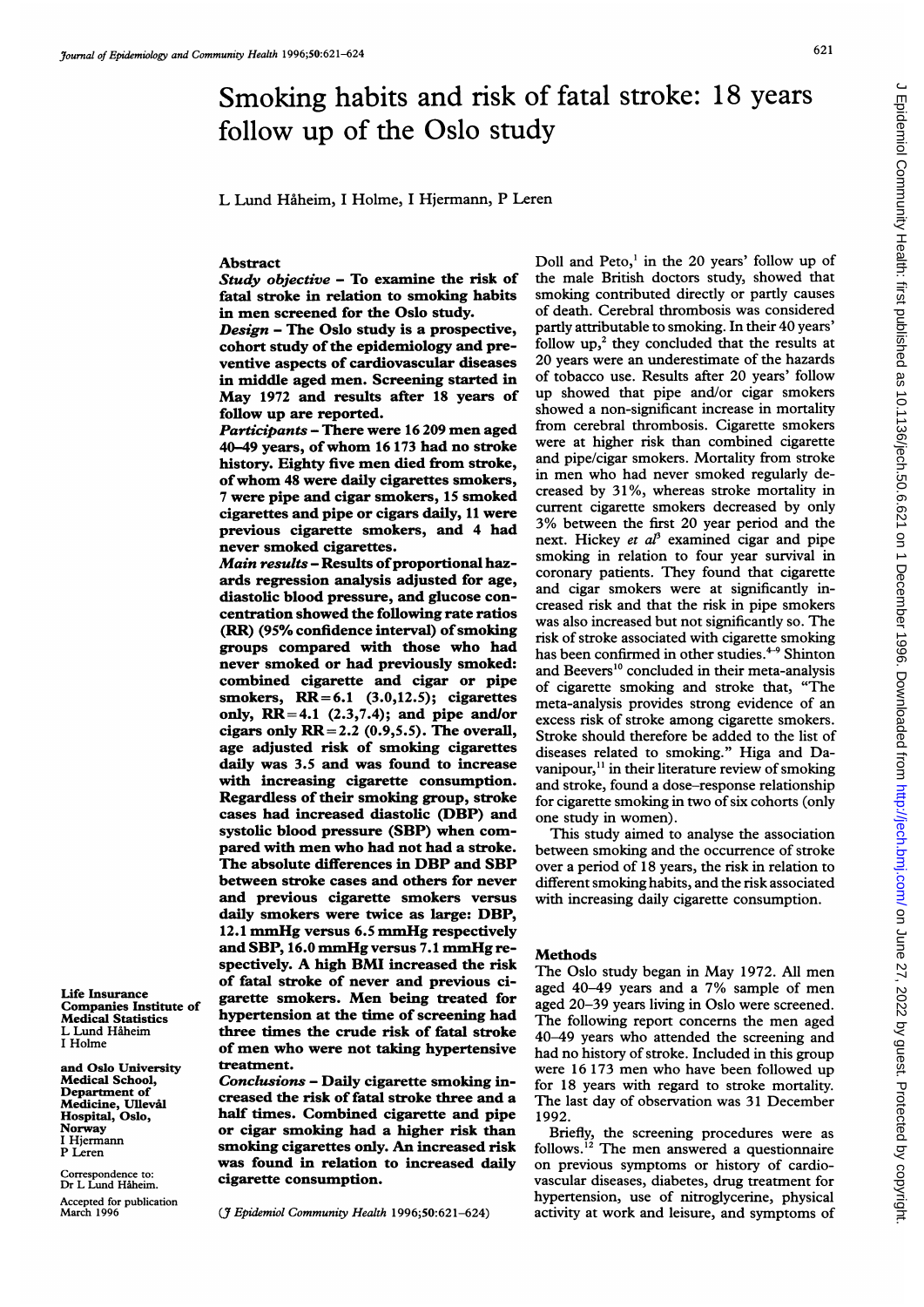Table <sup>1</sup> The stroke mortality rate, crude and adjusted, after 18 years'follow up in relation to smoking habit at screening for Oslo men aged 40-49 years with no stroke history at baseline

| Smoking group                     | At risk<br>$(N)^*$ | Person-vears | Cases<br>$(n)^*$ | Crude<br>rate* | <b>Adjusted RR</b><br>(95% CI) | Adjusted RR<br>(95% CI) |
|-----------------------------------|--------------------|--------------|------------------|----------------|--------------------------------|-------------------------|
| Never smoked cigarettes           | 3073               | 53593        |                  | 0.075          | 1.0                            | 1.0                     |
| Previously smoked cigarettes      | 3991               | 69 000       |                  | 0.159          | 2.1(0.7,6.5)                   |                         |
| Pipe/cigar only                   | 1623               | 27 2 2 6     |                  | 0.257          | 3.6(1.05, 12.3)                | 2.2(0.9,5.5)            |
| Cigarettes only                   | 6150               | 102010       | 48               | 0.471          | 6.7(2.4, 18.5)                 | 4.1(2.3,7.4)            |
| Cigarettes + pipes/cigar combined | 1336               | 22 11 1      | 15               | 0.678          | 9.8(3.3,29.6)                  | 6.1(3.0, 12.5)          |

\* Crude rate: rate per 1000 person-years; N – number of persons at risk; n – number of cases; RR – adjusted rate ratio as<br>determined by the Cox proportional hazards regression analysis, adjusted for age, diastolic blood pr confidence limits.

stress. At screening they had a non-fasting blood sample taken to measure their total serum cholesterol, triglycerides, and glucose levels. Height, weight, and systolic blood pressure (SBP) and diastolic blood pressure (DBP) were measured. Relative weight/body mass

index (BMI) was calculated as weight per height squared. Physical activity at work and leisure was recorded as sedentary, moderate, intermediate, or vigorous (1-4).

Smoking habits were recorded with regard to how often and what the men smoked, consumption, inhalation, duration, and, for exsmokers, the time since quitting smoking. The number of cigarettes were recorded as 1-4, 5-9, 10-14, 15-19, 20-24, 25 +. The figures were aggregated into groups of 1-9, 10-19, and  $20 +$  for graphic presentation. The quantity of tobacco consumed by pipe and cigar smoking was not considered in these analyses. "Never" and "previous" cigarette smokers were grouped together in most analyses. Questions that would enable a "never smoker" group to be defined were not asked. Data were not sufficient for analysis related to time since quitting smoking. The following analyses are based on screening data only.

The stroke diagnosis was based on data from Central Bureau of Statistics using the codes 430 to 438 of the 8th and 9th revision of the International Classification of Diseases. Only the main diagnosis was used.

Rates of cases per 1000 person years were used for group comparisons. Risk factors were described in terms of mean(SD).  $T$  tests were used to test mean differences between stroke cases and others for daily and non-daily smokers. The proportional hazards regression analysis (Cox) was used to analyse the risk factors' predictivity for stroke mortality presented by the rate ratio (RR) and 95% confidence interval (CI). The accumulated rate of stroke mortality represented by the Aalen-Nelson estimator was used to present mortality graphically over the 18 years for different groups. Adjustment was made for observations grouped in time periods of one year.

#### Results

All smokers, whether they smoked cigarettes, pipes, or cigars, carried an increased risk of fatal stroke (table 1) compared with those who had never smoked cigarettes. Previous cigarette smokers had a doubled risk (NS), those who smoked a pipe or cigars only had 3.6 times the risk, those who smoked cigarettes only had 6.7 times the risk, and men who smoked cigarettes and a pipe or cigars daily had a risk that was nearly <sup>10</sup> times greater than men who had never smoked cigarettes. When comparing the smoking groups to never and previous cigarette smokers combined, these adjusted risk es-

Table 2 Mean (SD) of risk factors for stroke mortality for stroke cases and others in relation to smoking habits in men aged 40-49 years

| Risk factor                          | Never and previous smokers |                 | Daily smokers |                 |
|--------------------------------------|----------------------------|-----------------|---------------|-----------------|
|                                      | Cases                      | <b>Others</b>   | Cases         | <b>Others</b>   |
|                                      | $(n=15)$                   | $(n=7049)$      | $(n = 70)$    | $(n=9039)$      |
| Diastolic blood pressure (mmHg)      | 99.5 (11.7)                | $87.4*$ (10.9)  | 92.9 (12.3)   | $86.4*$ (11.2)  |
| Systolic blood pressure (mmHg)       | 151.7(18.7)                | $135.7*$ (15.9) | 142.8 (18.3)  | $135.7*$ (16.8) |
| Total cholesterol (mmol/l)           | 6.5(1.0)                   | 6.3(1.1)        | 6.5(1.0)      | 6.5(1.2)        |
| Triglycerides (mmol/l)               | 2.5(1.4)                   | 2.1(1.4)        | 2.4(1.1)      | 2.4(1.4)        |
| Glucose (mmol/l)                     | 7.0(4.3)                   | $5.8*$ (1.2)    | 5.9(1.0)      | 5.8(1.3)        |
| BMI (kg/m <sup>2</sup> )             | 27.4 (3.8)                 | $24.9*$ (2.9)   | 24.5 (3.4)    | 24.6(3.0)       |
| Height (cm)                          | 178.1 (5.8)                | 177.8(6.5)      | 176.9(6.9)    | 177.1(6.5)      |
| Physical activity at leisure $(1-4)$ | 2.1(0.6)                   | 2.1(0.6)        | 1.8(0.6)      | 1.9(0.6)        |
| Physical activity at work $(1-4)$    | 1.9(0.9)                   | 1.6(0.8)        | 1.9(0.8)      | 1.9(0.9)        |

\* t test; p value  $\leq 0.001$ .



Figure <sup>I</sup> The accumulated stroke mortality rate over 18 years (Aalen-Nelson) in relation to smoking groups in Oslo men.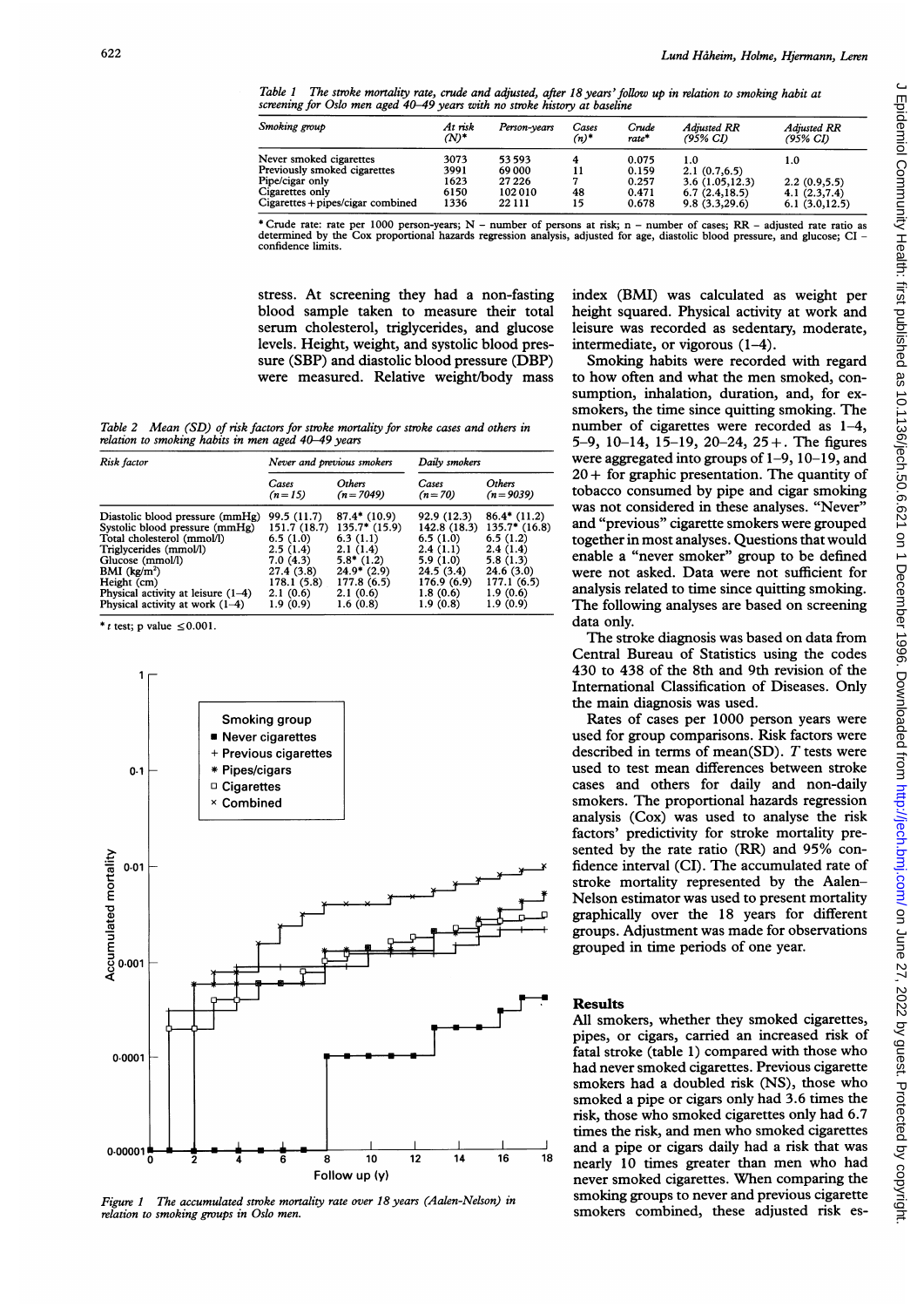Table 3 Proportional hazards regression analysis (Cox) of the risk of stroke mortality in relation to daily cigarette smoking versus non-daily cigarette smoking in men aged  $40-49$  years ( $n = 16$  173). Results are presented in terms of regression coefficient, SE, rate ratio (RR), and 95% confidence interval (CI) by one unit change of coded variable

| Risk factor                                                 | Coefficient SE | RR (95% CI)                       |
|-------------------------------------------------------------|----------------|-----------------------------------|
| Model 1: <sup>+</sup><br>smoking $(1 = yes, 0 = no)$ 1.255* |                | $0.248$ 3.5 $(2.2,5.7)$           |
| Model 2: $\uparrow$ consumption (0–6)§                      | $0.264*$       | $0.052$ 1.30 (1.18,1.44)          |
| Model $3:\ddagger$ consumption $(0-6)$                      | $0.257*$       | $0.052 \quad 1.29 \ (1.17, 1.43)$ |

\* p value  $\leq 0.05$ . † Model 1-2; adjusted for age. ‡ Model 3; adjusted for age, DPB, glucose. § Coding of cigarette con-<br>sumption: 0 = non-daily cigarette smokers, 1 = 1-4, 2 = 5-9, 3 =<br>0-14, 4 = 15-19, 5 = 20-24, 6 = 2

timates were reduced to 2.2 (pipe/cigar only), 4.1 (cigarette only), and 6.1 (cigarette and pipe or cigarette). The fact that DBP and glucose were negatively correlated to smoking for stroke cases of daily smokers and non-daily smokers (table 2) explains the somewhat stronger association of adjusted rates versus crude rates of stroke mortality. Time trend analysis by a Aalen-Nelson plot (fig 1) shows the difference in the accumulated rate of stroke mortality in relation to smoking habits. The rate ratio between the smoking groups and never cigarette smokers seems to have been constant over the 18 years of follow up. Daily cigarette **Discussion** and pipe/cigar smokers had the greatest ac-<br>The number of fatal stroke cases was low in cumulated rate of stroke mortality.



Figure 2 The accumulated risk of stroke mortality over 18 years (Aalen-Nelson) in relation to cigarette consumption in Oslo men.

Table 2 presents mean(SD) values of risk factors recorded for stroke cases compared with others for never and previous cigarette smokers versus daily smokers. Stroke cases had significantly higher levels of DBP and SBP than other men, but the absolute difference was twice as large for non-smokers compared with daily smokers. With regard to DBP, the differences were 12.1 mmHg versus 6.5 mmHg respectively, and for SBP the differences were 16.0 mmHg versus 7.1 mmHg respectively. BMI was <sup>a</sup> risk factor for stroke for never and previous cigarette smokers.

Analysis of risk in relation to daily cigarette consumption was done by the proportional hazards regression analysis (table 3). The analyses were carried out after adjustment for age only and for age, DBP, and glucose concentration, which had been found to be independent risk factors for stroke.<sup>13</sup> The age adjusted relative risk (RR) (95% confidence interval (CI)) for daily smokers (cigarettes only or combined) compared with non-smokers was 3.5 (2.2,5.7). The RR was found to increase by 30% with an increase in consumption of five cigarettes. When analysing the RR of cigarette consumption in terms of time since screening the rate ratio seemed to be constant over time between groups of cigarette smokers and nonsmokers (fig 2).

The number of fatal stroke cases was low in this cohort of middle aged men. We have no data on changes in smoking habits during the follow up period in the group. In Norway, the proportion of men who were daily smokers fell from 51% in 1973 to 37% in 1993.<sup>14</sup> Zeiner-Henrichsen and Lund<sup>15</sup> found that smoking tte consumption Henrichsen and Lund'5 found that smoking ettes relative relative to the control of the control of the control of the control of the control of the control of the control of the control of the control of the control of the control of the control of the control of ettes increasing age. The risk pattern seen is that of arettes increasing age. The risk pattern seen is that of a young cohort in terms of stroke risk. The study of smoking and related habits in middle aged men with <sup>18</sup> years of follow up may indicate which risk factors will prove to be most predictive for stroke.

This analysis sheds light on the influence of different smoking habits on the risk of stroke. The increased risk seen with combined, daily cigarette and pipe or cigar smoking compared with daily smoking of pipe or cigars only is noteworthy; the crude and adjusted RR are over 2.5 times (log rank test;  $p=0.03$ ). This confirms the findings of the British doctors' study' on the risk of smoking. However, our study showed that the combined group was at the highest risk, which is different from the British doctors' study. Hickey<sup>3</sup> did not find this increased risk of mixed smoking among coronary heart disease patients but the number of cases in that study was small (1 case out of 37 at risk). They did confirm, however, that different smoking subgroups had different sur-

Fatal cases of stroke were characterised by having increased DBP and SBP compared with